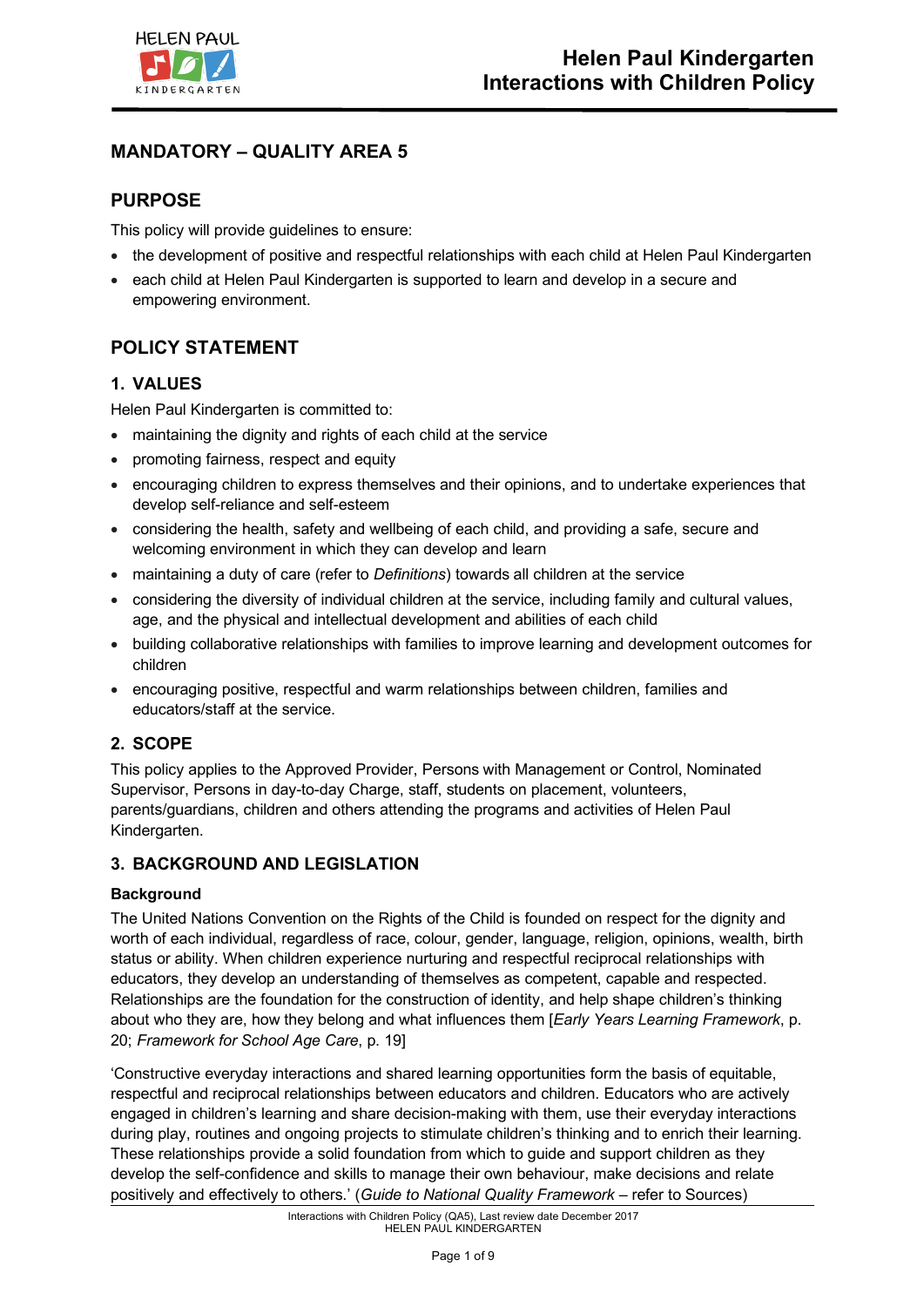

# **Helen Paul Kindergarten Interactions with Children Policy**

Child Safe Standard 7 requires services to have strategies to promote the participation and empowerment of children. When children feel respected and valued, they are much more likely to speak up about issues of safety and wellbeing. Enabling and promoting the participation of children within a service has multiple benefits in addition to enhancing the safety of children, including demonstrating a commitment to upholding the rights of children, checking that what the service is doing is what children want and building the communication and leadership skills of children.

In developing an *Interactions with Children Policy*, early childhood education and care services must review and reflect on the philosophy, beliefs and values of the service, particularly with regard to the relationships with children. The development of this policy should also be informed by the service's *Code of Conduct Policy*.

### **Legislation and standards**

Relevant legislation and standards include but are not limited to:

- *Charter of Human Rights and Responsibilities Act 2006* (Vic)
- *Children, Youth and Families Act 2005* (Vic)
- *Child Wellbeing and Safety Act 2005* (Vic)
- *Child Wellbeing and Safety Amendment (Child Safe Standards) Act 2015* (Vic)
- *Disability Discrimination Act 1992* (Cth)
- *Education and Care Services National Law Act 2010*
- *Education and Care Services National Regulations 2011*
- *Equal Opportunity Act 2010* (Vic)
- *National Quality Standard*, Quality Area 5: Relationships with Children

### **4. DEFINITIONS**

The terms defined in this section relate specifically to this policy. For commonly used terms e.g. Approved Provider, Nominated Supervisor, Regulatory Authority etc. refer to the *General Definitions* section of this manual.

**Adequate supervision:** entails all children (individuals and groups) in all areas of the service, being in sight and/or hearing of an educator at all times including during toileting, sleep, rest and transition routines. Services are required to comply with the legislative requirements for educator-to-child ratios at all times. Supervision contributes to protecting children from hazards that may emerge in play, including hazards created by the equipment used.

Adequate supervision refers to constant, active and diligent supervision of every child at the service. Adequate supervision requires that educators are always in a position to observe each child, respond to individual needs and immediately intervene if necessary. Variables affecting supervision levels include:

- number, age and abilities of children
- number and positioning of educators
- current activity of each child
- areas in which the children are engaged in an activity (visibility and accessibility)
- developmental profile of each child and of the group of children
- experience, knowledge and skill of each educator
- need for educators to move between areas (effective communication strategies).

**Behaviour guidance plan:** A plan that documents strategies to assist an educator in guiding a child with diagnosed behavioural difficulties or challenging behaviours to self-manage his/her behaviour. The plan is developed in consultation with the Nominated Supervisor, educators, parents/guardians and families, and other professional support agencies as applicable.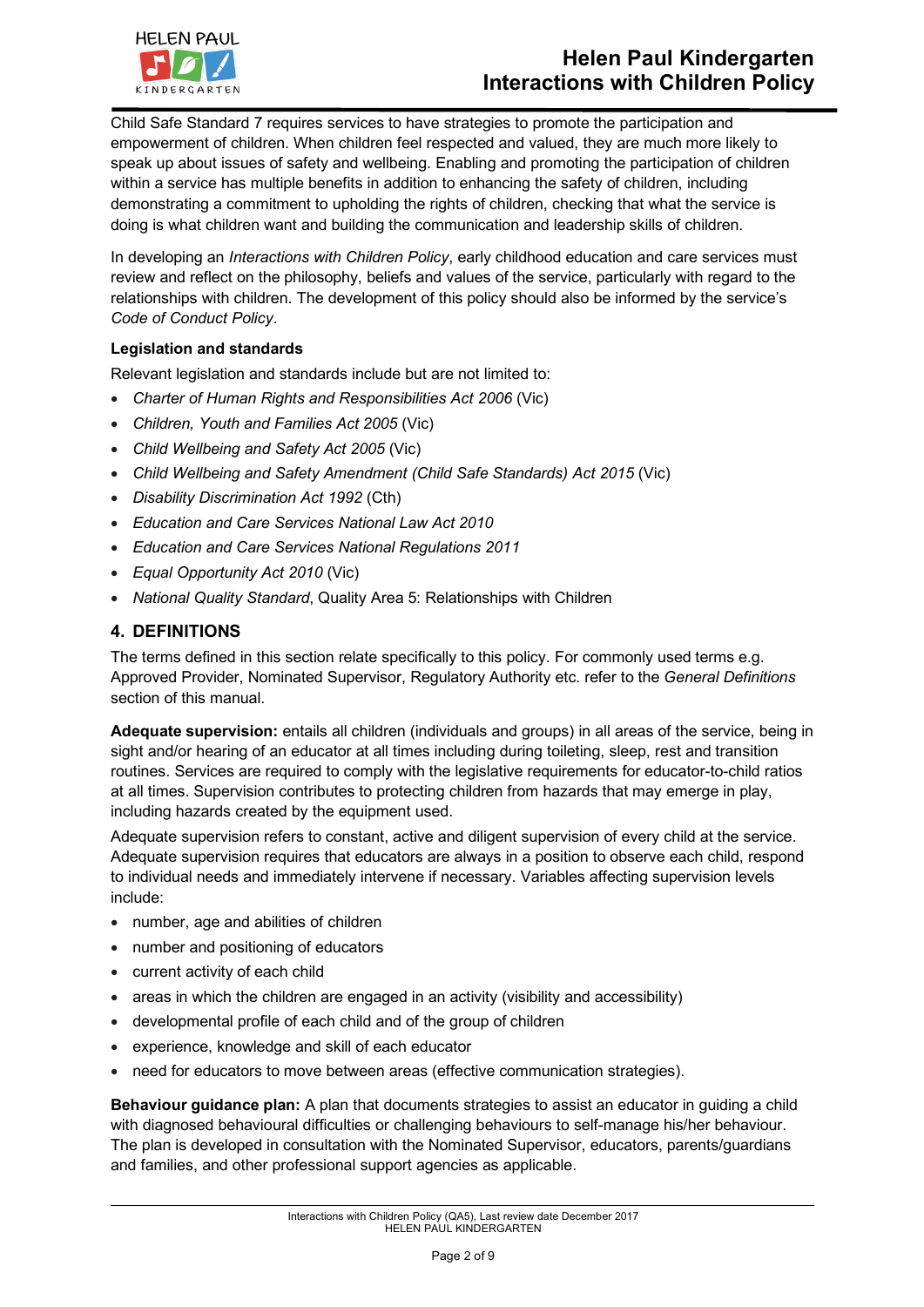

### **Challenging behaviour:** Behaviour that:

- disrupts others or causes disputes between children, but which is part of normal social development
- infringes on the rights of others
- causes harm or risk to the child, other children, adults or living things
- is destructive to the environment and/or equipment
- inhibits the child's learning and relationship with others
- is inappropriate relative to the child's developmental age and background.

**Notifiable complaints**: The Regulatory Authority is required to be notified of a complaint that alleges:

- a serious incident has occurred or is occurring while a child is being educated and cared for by a service
- the National Law and/or National Regulations have been contravened.

Complaints of this nature must be reported by the Approved Provider to the Regulatory Authority within 24 hours of the complaint being made (Section 174(2)(b), Regulation 176(2)(b)). If the Approved Provider is unsure whether the matter is a notifiable complaint, it is good practice to contact DET for confirmation.

Notification of complaints must be submitted within 24 hours through either the NQA IT System portal: http://www.acecqa.gov.au or where this is not possible, the Regulatory Authority must be contacted directly.

**Inclusion Support Program:** Funded by the Commonwealth Government to assists services to build their capacity and capability to include children with additional needs in mainstream services; providing them with an opportunity to learn and develop alongside their typically developing peers: https://www.education.gov.au/

**Mental health:** In early childhood, a child's mental health is understood as a child's ability to 'experience, regulate and express emotions; form close and secure interpersonal relationships; and explore the environment and learn – all in the context of family, community and cultural expectations for young children. Infant mental health is synonymous with healthy social and emotional development. https://www.kidsmatter.edu.au/

**Preschool Field Officer (PSFO) Program:** The role of the PSFO Program is to support the access and participation of children with additional needs in preschool: http://www.education.vic.gov.au

**Serious incident:** A serious incident (regulation 12) is defined as any of the following:

- the death of a child while being educated and cared for at the service or following an incident at the service
- any incident involving serious injury or trauma while the child is being educated and cared for, which
	- a reasonable person would consider required urgent medical attention from a registered medical practitioner; or
	- the child attended or ought reasonably to have attended a hospital e.g. a broken limb\*
- any incident involving serious illness of a child while that child is being educated and cared for by a service for which the child attended, or ought reasonably to have attended, a hospital e.g. severe asthma attack, seizure or anaphylaxis\*.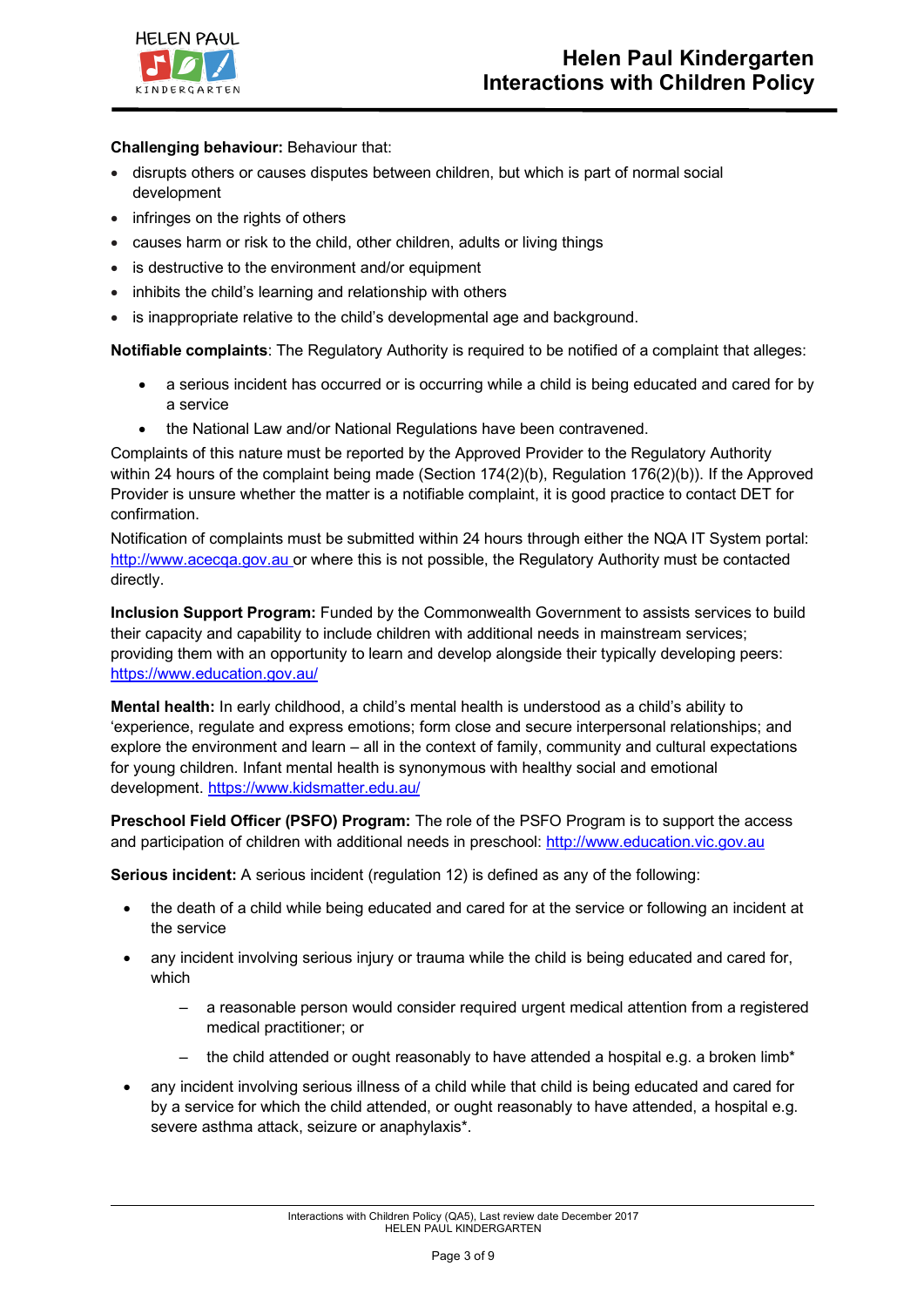

- \*NOTE: In some cases (for example rural and remote locations) a General Practitioner conducts consultation from the hospital site. Only treatment related to serious injury or illness or trauma are required to be notified, not other health matters.
- any emergency for which emergency services attended. NOTE: This means an incident, situation or event where there is an imminent or severe risk to the health, safety or wellbeing of a person/s at an education and care service. It does not mean an incident where emergency services attended as a precaution.
- a child appears to be missing or cannot be accounted for at the service
- a child appears to have been taken or removed from the service in a manner that contravenes the National Regulations
- a child was mistakenly locked in or out of the service premises or any part of the premises.

Examples of serious incidents include amputation (e.g. removal of fingers), anaphylactic reaction requiring hospitalisation, asthma requiring hospitalisation, broken bone/fractures, bronchiolitis, burns, diarrhoea requiring hospitalisation, epileptic seizures, head injuries, measles, meningococcal infection, sexual assault, witnessing violence or a frightening event.

If the approved provider is not aware that the incident was serious until sometime after the incident, they must notify the regulatory authority within 24 hours of becoming aware that the incident was serious.

Notifications of serious incidents should be made through the NQA IT System portal (http://www.acecqa.gov.au). If this is not practicable, the notification can be made initially in whatever way is best in the circumstances.

### **5. SOURCES AND RELATED POLICIES**

#### **Sources**

- *Behaviour guidance practice note series* (DET): http://www.education.vic.gov.au
- *Belonging, Being & Becoming – The Early Years Learning Framework for Australia*: https://www.education.gov.au/
- Early Childhood Australia *Code of Ethics*: http://www.earlychildhoodaustralia.org.au/
- *Guide to the National Quality Framework*, ACECQA: www.acecqa.gov.au
- Inclusion Support Program (ISP), Department of Education and Training: https://www.education.gov.au/
- Kids Matter, an Australian mental health and well-being initiative set in primary schools and early childhood education and care services: https://www.kidsmatter.edu.au/
- *The Kindergarten Funding Guide* (DET): http://www.education.vic.gov.au
- United Nations Convention on the Rights of the Child: https://www.unicef.org/
- Victorian Early Years Learning and Development Framework: http://www.education.vic.gov.au

#### **Service policies**

- *Child Safe Environment Policy*
- *Code of Conduct Policy*
- *Complaints and Grievances Policy*
- *Curriculum Development Policy*
- *Inclusion and Equity Policy*
- *Occupational Health and Safety Policy*
- *Privacy and Confidentiality Policy*
- *Supervision of Children Policy*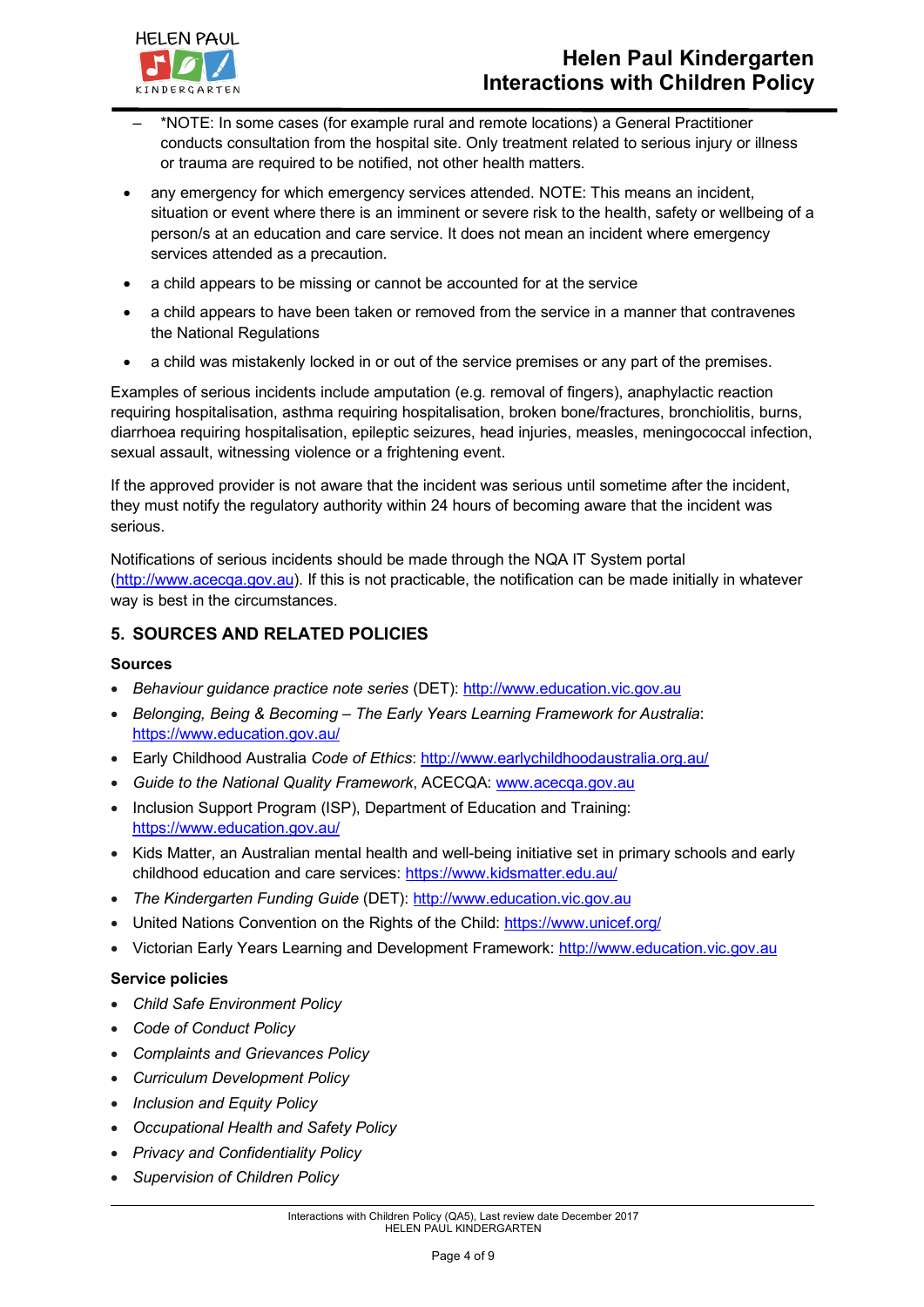

# **PROCEDURES**

### **The Approved Provider and Persons with Management or Control are responsible for:**

- developing and implementing the *Interactions with Children Policy* in consultation with the Nominated Supervisor, other staff and parents/guardians, and ensuring that it reflects the philosophy, beliefs and values of the service
- ensuring parents/guardians, the Nominated Supervisor and all other staff are provided with a copy of the *Interactions with Children Policy* and comply with its requirements
- ensuring the Nominated Supervisor and all other staff are aware of the service's expectations regarding positive, respectful and appropriate behaviour, and acceptable responses and interactions when working with children and families (refer to *Code of Conduct Policy*)
- ensuring children are adequately supervised (refer to *Definitions*) and that educator-to-child ratios are maintained at all times (refer to *Supervision of Children Policy*)
- ensuring the size and composition of groups is considered to ensure all children are provided with the best opportunities for quality interactions and relationships with each other and with adults at the service (Regulation 156(2)). Smaller group sizes are considered optimal
- ensuring educational programs are delivered in accordance with an approved learning framework, are based on the developmental needs, interests and experiences of each child, and take into account the individual differences of each child (refer to *Inclusion and Equity Policy*)
- ensuring the educational program contributes to the development of children to have a strong sense of wellbeing and identity, and to be connected, confident, involved and effective learners and communicators (Regulation 73) (refer to *Curriculum Development Policy*)
- ensuring that the service provides education and care to children in a way that:
	- encourages children to express themselves and their opinions
	- allows children to undertake experiences that develop self-reliance and self-esteem
	- maintains the dignity and the rights of each child at all times
	- offers positive guidance and encouragement towards acceptable behaviour
	- has regard to the cultural and family values, age, and the physical and intellectual development and abilities of each child being educated and cared for (Regulation 155)
- ensure that the service provides children with opportunities to interact and develop positive relationships with each other, and with the staff and volunteers at the service (Regulation 156(1)
- ensuring clear documentation of the assessment and evaluation of each child's:
	- developmental needs, interests, experiences and program participation
	- progress against the outcomes of the educational program (Regulation 74) (refer to *Curriculum Development Policy*)
- supporting educators/staff to access resources and gain appropriate training, knowledge and skills for the implementation of this policy, including promoting social, emotional and mental health and wellbeing
- ensuring the environment at the service is safe, secure and free from hazards for children (refer to *Child Safe Environment Policy*, *Occupational Health and Safety Policy* and *Supervision of Children Policy*) and promotes the active participation of every child
- ensuring that the Nominated Supervisor and all other staff members at the service who work with children are aware that it is an offence to subject a child to any form of corporal punishment, or any discipline that is unreasonable or excessive in the circumstances (National Law: Section 166)
- promoting collaborative relationships between children/families and educators, staff and other professionals, to improve the quality of children's education and care experiences
- referring notifiable complaints (refer to *Definitions*), grievances (refer to *Definitions*) or complaints that are unable to be resolved appropriately and in a timely manner to the Grievances Subcommittee/investigator (refer to *Complaints and Grievances Policy*)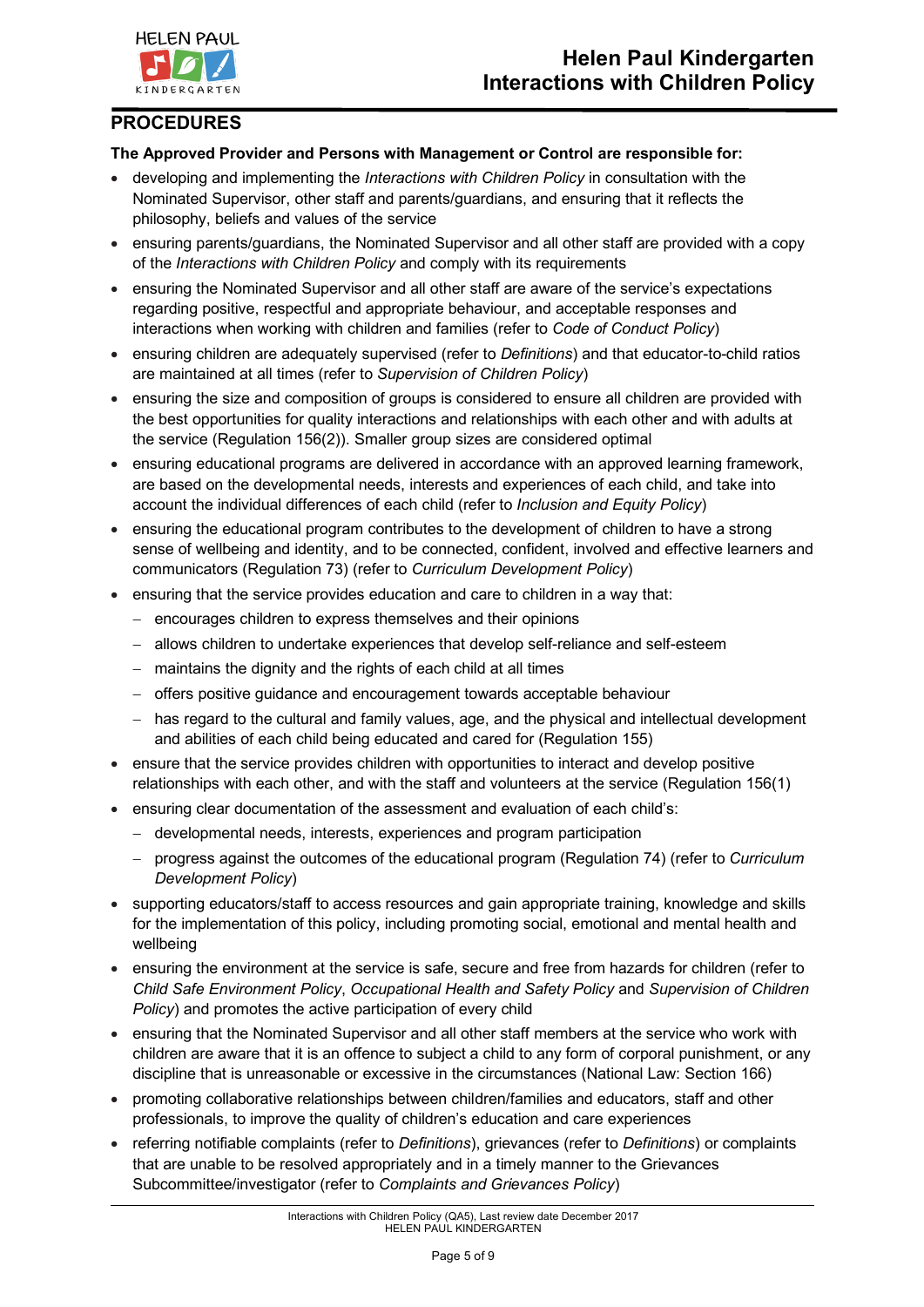

- informing DET, in writing, within 24 hours of receiving a notifiable complaint (refer to *Definitions*) (Section 174(4), Regulation 176(2)(b))
- notifying DET, in writing, within 24 hours of a serious incident (refer to *Definitions*) occurring at the service (Section 174(4), Regulation 176)
- ensuring that where the service has been notified of a court order prohibiting an adult from contacting an enrolled child, such contact does not occur while the child is on the service premises
- ensuring educators and staff use positive and respectful strategies to assist children to manage their own behaviour, and to respond appropriately to conflict and the behaviour of others
- developing links with and referral pathways to services and/or professionals to support children experiencing social, emotional and behavioural difficulties and their families
- ensuring that there is a behaviour guidance plan developed for a child if educators are concerned that the child's behaviour may put the child themselves, other children, educators/staff and/or others at risk
- ensuring that parents/guardians and other professionals and support agencies (as appropriate) are consulted if an individual behaviour guidance plan has not resolved the challenging behaviour
- consulting with, and seeking advice from, DET if a suitable and mutually agreeable behaviour guidance plan cannot be developed
- ensuring that additional resources are sourced, if required, to implement a behaviour guidance plan
- ensuring that educators/staff at the service are provided with appropriate training to guide the actions and responses of a child/children with challenging behaviour.
- maintaining confidentiality at all times (refer to *Privacy and Confidentiality Policy*).

#### **The Nominated Supervisor and Persons in Day to Day Charge are responsible for:**

- implementing the *Interactions with Children Policy* at the service
- ensuring all staff and parents/guardians have access to the *Interactions with Children Policy* and comply with its requirements
- ensuring all staff are aware of the service's expectations regarding positive, respectful and appropriate behaviour, and acceptable responses and reactions when working with children and families (refer to *Code of Conduct Policy*)
- ensuring children are adequately supervised (refer to *Definitions*) and that educator-to-child ratios are maintained at all times (refer to *Supervision of Children Policy*)
- ensuring that the environment is safe, secure and free from hazards (*Child Safe Environment, Supervision of Children Policy* and *Occupational Health and Safety Policy*)
- considering the size and composition of groups when planning program timetables to ensure all children are provided with the best opportunities for quality interactions and relationships with each other and with adults at the service. Smaller group sizes are considered optimal
- developing and implementing educational programs, in accordance with an approved learning framework, that are based on the developmental needs, interests and experiences of each child, and take into account the individual differences of each child (refer to *Inclusion and Equity Policy*)
- ensuring the educational program contributes to the development of children to have a strong sense of wellbeing and identity, and to be connected, confident, involved and effective learners and communicators (refer to *Curriculum Development Policy*)
- ensuring that educators provide education and care to children in a way that:
	- encourages children to express themselves and their opinions
	- allows children to undertake experiences that develop self-reliance and self-esteem
	- maintains the dignity and the rights of each child at all times
	- offers positive guidance and encouragement towards acceptable behaviour
	- has regard to the cultural and family values, age, and the physical and intellectual development and abilities of each child being educated and cared for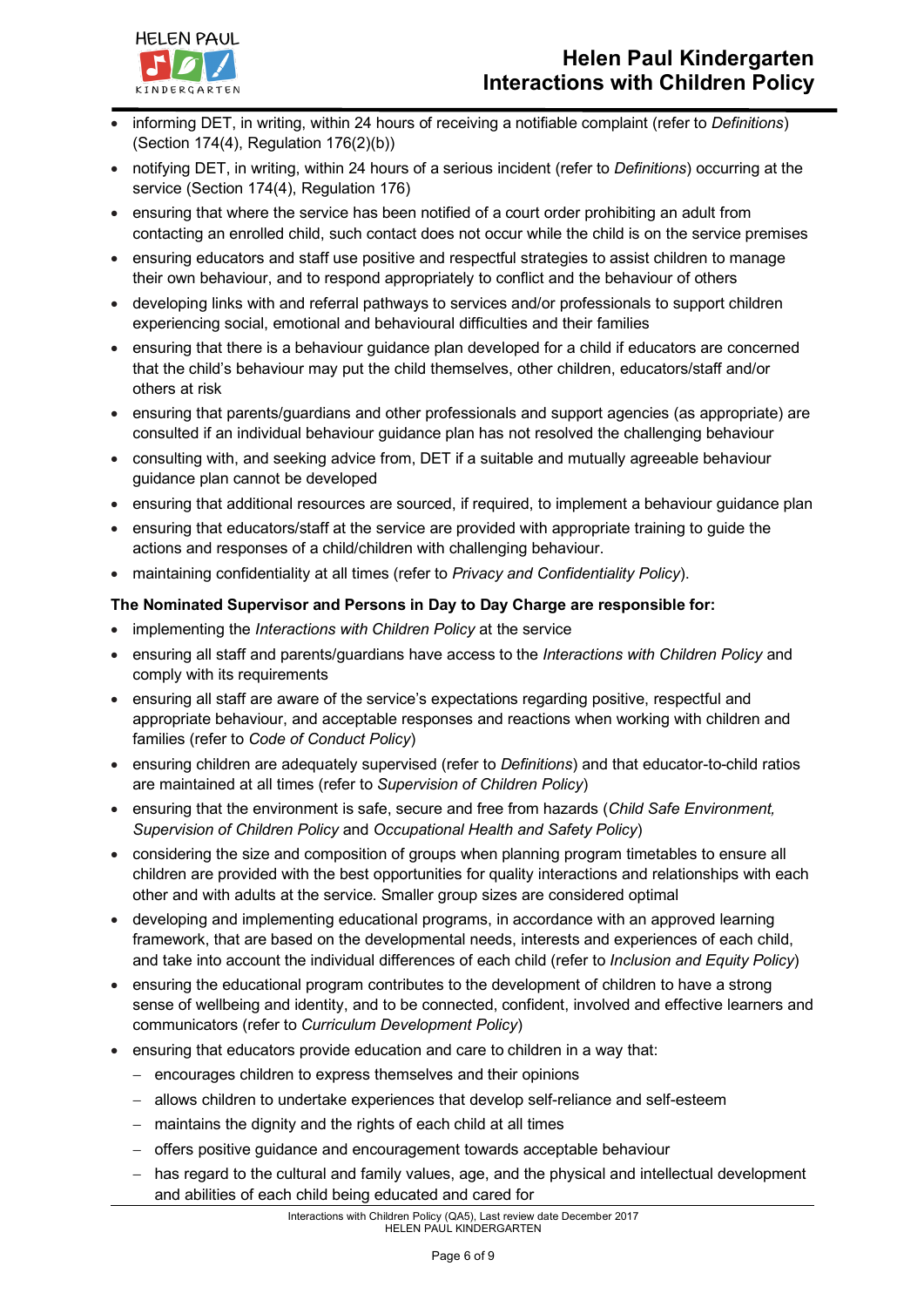

- ensuring clear and straightforward documentation of the assessment and evaluation of each child's:
	- developmental needs, interests, experiences and program participation
	- progress against the outcomes of the educational program (Regulation 74) (refer to *Curriculum Development Policy*)
- organising appropriate training for all staff to assist with the implementation of this policy
- ensuring all staff members at the service who work with children are aware that it is an offence to subject a child to any form of corporal punishment, or any discipline that is unreasonable or excessive in the circumstances (National Law: Section 166)
- ensuring that procedures are in place for effective daily communication with parents/guardians to share information about children's learning, development, interactions, behaviour and relationships
- informing the Approved Provider of any notifiable complaints (refer to *Definitions*) or serious incidents (refer to *Definitions*) at the service
- ensuring that where the service has been notified of a court order prohibiting an adult from contacting an enrolled child, such contact does not occur while the child is on the service premises
- ensuring educators and staff use positive and respectful strategies to assist children to manage their own behaviour, and to respond appropriately to conflict and the behaviour of others
- developing the behaviour guidance plan in consultation with the Approved Provider, educators and the parents/guardian of the child, and other professionals and services as appropriate
- supporting educators by assessing skills and identifying additional training needs in the area of behaviour guidance
- investigating the availability of extra assistance, financial support or training, by contacting the regional Preschool Field Officer (refer to *Definitions*), specialist children's services officers from DET or other agencies working with the child
- setting clear timelines for review and evaluation of the behaviour guidance plan.
- providing information, ideas and practical strategies to families, educators and staff on a regular basis to promote and support health and wellbeing in the service and at home
- co-operating with other services and/or professionals to support children and their families, where required
- maintaining confidentiality at all times (refer to *Privacy and Confidentiality Policy*).

#### **All other staff are responsible for:**

- assisting with the development and implementation of the *Interactions with Children Policy*, in consultation with the Approved Provider, Nominated Supervisor, parents/guardians and families
- providing access to the *Interactions with Children Policy* for parents/guardians and families
- complying with the requirements of the *Interactions with Children Policy*
- being aware of service expectations regarding positive, respectful and appropriate behaviour, and acceptable responses and reactions when working with children and families (refer to *Code of Conduct Policy*)
- providing adequate supervision of children at all times (refer to *Definitions* and *Supervision of Children Policy*)
- communicating and working collaboratively with parents/guardians and families in relation to their child's learning, development, interactions, behaviour and relationships
- delivering educational programs, in accordance with an approved learning framework, that are based on the developmental needs, interests and experiences of each child, and take into account the individual differences of each child (refer to *Inclusion and Equity Policy*)
- delivering programs that develop a sense of wellbeing and identity, connection to community, and provide skills for lifelong learning in all children (refer to *Curriculum Development Policy*)
- providing education and care to children in a way that: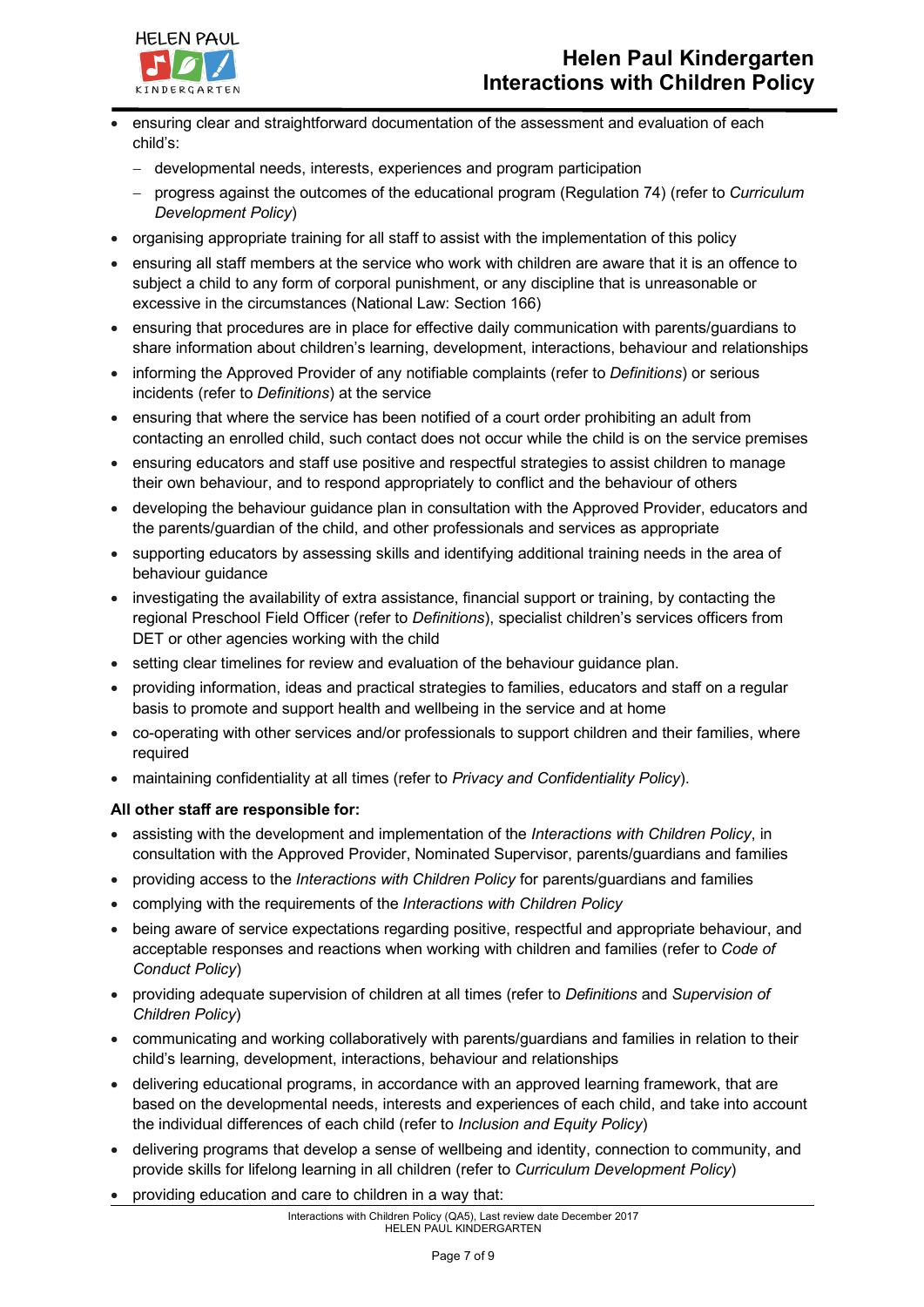

- encourages children to express themselves and their opinions
- allows children to undertake experiences that develop self-reliance and self-esteem
- maintains the dignity and the rights of each child at all times
- offers positive guidance and encouragement towards acceptable behaviour
- has regard to the cultural and family values, age, and the physical and intellectual development and abilities of each child being educated and cared for
- developing warm, responsive and trusting relationships with children that promote a sense of security, confidence and inclusion
- supporting each child to develop responsive relationships, and to work and learn in collaboration with others
- using positive and respectful strategies to assist children to manage their own behaviour, and to respond appropriately to conflict and the behaviour of others
- assisting the Nominated Supervisor to develop a behaviour guidance plan in consultation with parents/guardians and other professionals as appropriate
- implementing a behaviour guidance plan and incorporating identified strategies and resources into the service program
- undertaking relevant training that will enable them to guide children who exhibit challenging behaviour
- maintaining ongoing communication and consultation with parents/guardians
- providing regular progress reports to the Approved Provider and Nominated Supervisor on the implementation and effectiveness of the agreed strategies contained in an individual behaviour guidance plan
- documenting assessments and evaluations for each child to inform the educational program (Regulation 74)
- being aware that it is an offence to subject a child to any form of corporal punishment, or any discipline that is unreasonable or excessive in the circumstances
- maintaining confidentiality at all times (refer to *Privacy and Confidentiality Policy*).

#### **Parents/guardians are responsible for:**

- reading and complying with the *Interactions with Children Policy*
- engaging in open communication with educators about their child
- informing educators/staff of events or incidents that may impact on their child's behaviour at the service (e.g. moving house, relationship issues, a new sibling)
- informing educators/staff of any concerns regarding their child's behaviour or the impact of other children's behaviour
- working collaboratively with educators/staff and other professionals/support agencies to develop or review an individual behaviour guidance plan for their child, where appropriate.

## **EVALUATION**

In order to assess whether the values and purposes of the policy have been achieved, the Approved Provider will:

- regularly seek feedback from everyone affected by the policy regarding its effectiveness
- monitor the implementation, compliance, complaints and incidents in relation to this policy
- keep the policy up to date with current legislation, research, policy and best practice
- revise the policy and procedures as part of the service's policy review cycle, or as required
- notify parents/guardians at least 14 days before making any changes to this policy or its procedures unless a lesser period is necessary because of a risk.